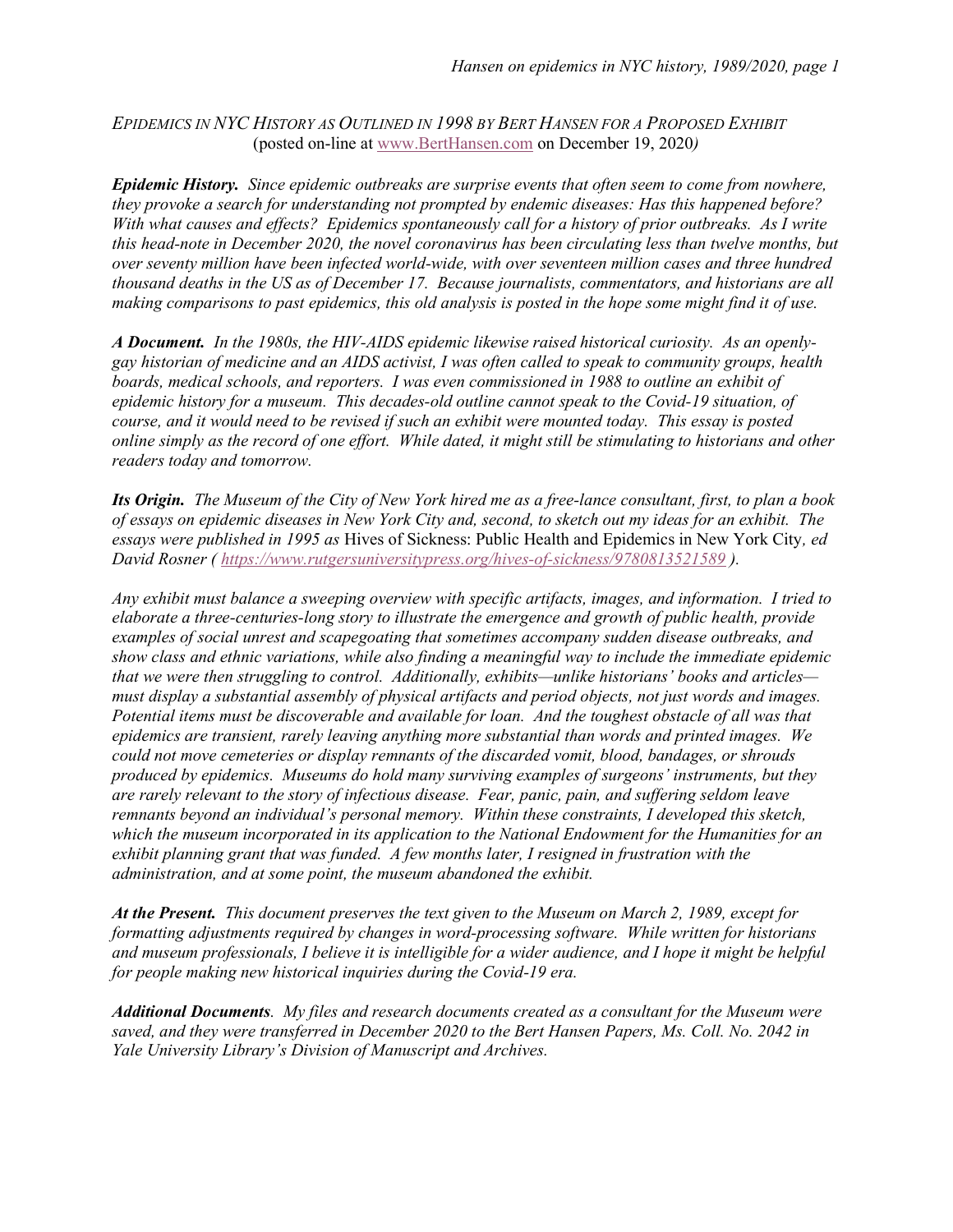# PRELIMINARY SKETCH OF AN EXHIBIT ON EPIDEMICS IN NEW YORK CITY HISTORY WRITTEN FOR THE MUSEUM OF THE CITY OF NEW YORK BY BERT HANSEN, PH.D. FEBRUARY 1989

 The exhibit is best arranged chronologically, with an introductory section followed by seven sections on eras in the city's history. After the introductory section, each successive section should open with a graph of population growth over that era and maps showing the city's extent at the beginning and the end of the era. These also will prepare visitors' thinking for SECTION 7 on AIDS, where maps and charts will be especially important.

## ITEMS FOR DISPLAY

 This sketch illustrates events, topics, and themes, but without systematically listing specific materials for exhibition except in a few cases where they were readily at hand. If space permits, there are some large, very striking items that might nicely set off the prints and smaller objects which are likely to constitute the bulk of items on display, for example, the Bellevue Hospital horse-drawn ambulance owned by the Museum (presently on display at NYU Medical Center), iron lungs, rocking beds for helping polio victims breathe, and x-ray machines. There are two risks I see in such artifacts however. They may be overwhelming in themselves and thus distracting; furthermore, as they are therapeutic devices, they might perhaps distract from the exhibit's focus on the city's responses to epidemics.

 For contemporary prints of epidemics and public health, Mr. William Helfand of New York City has a major collection. My own collection is smaller, but strong in this area; some of my prints are appended in a reduced form. (Harper's Weekly, for example, was tabloid-sized and the originals are nearly twice this big.) Professor Daniel M. Fox of SUNY-Stony Brook has advised me that he recently located about 60 unpublished photographs of the last fifty years of public health; he also mentioned that there are WPA photographs taken in NYC clinics, some of which might be germane to epidemic disease control. [*Note added in 2020: These prints and* hundreds more are now preserved for researchers in the Bert Hansen Collection at the Cushing/Whitney Library of the Yale Medical School as Ms. No. 67, with an on-line finding aid.]

## FILMS ON VIDEOTAPE

 Edison's new movie technology was quickly taken up for public education during the early twentieth-century epidemics, and some of these films survive. I hope that some excerpts from the films could be processed for continuous showing as part of the exhibit. (The movies might be worth showing in full to the specialists at the opening symposium, but aren't likely to be interesting enough for the regular exhibit audience.) Professor Martin Pernick at Michigan has studied those health education films and has access to some of them. Appended to this report is one of his articles as well as a letter from him and a press release on the films held at Michigan. [*Appendices are not included in web version.]* Pernick hasn't fully explored newsreel footage about the epidemics, but I suspect that if it can be found, it may have similar value for this exhibit.

#### OPENING SECTION

 Acknowledges that AIDS makes people curious to know if New York City has ever seen such problems before and makes people ask if there are lessons from past experience.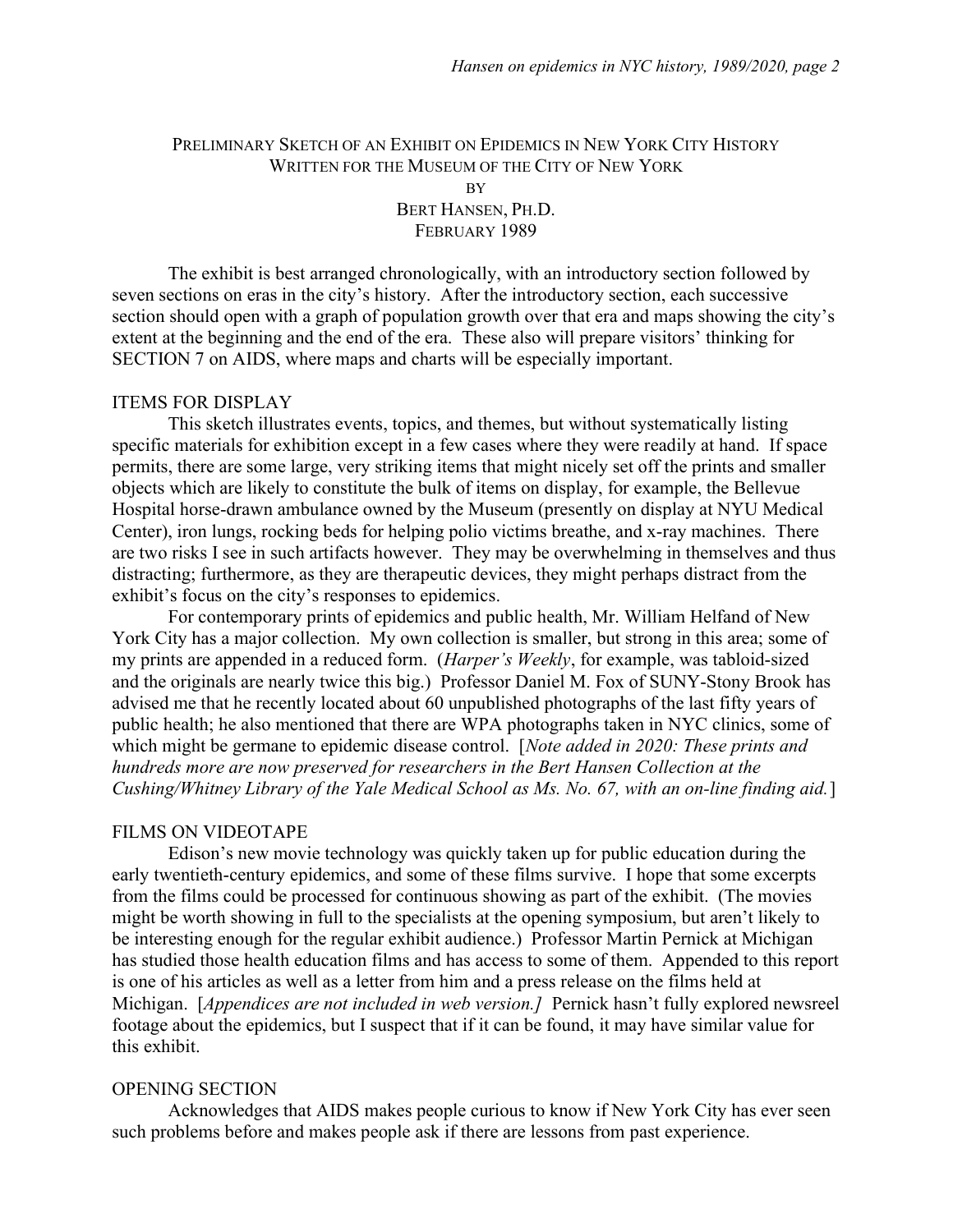Hints that, though history offers no ready-made lessons, it provides insights, information, reassurance, and guidance when the comparisons are properly understood in their historical context.

 Explains that in examining a long series of epidemics that have struck New York City since its founding days and in looking at the variety of responses—from doctors, government officials, religious leaders, citizens, scientists, and the media—one is struck again and again by the way that *fear and humanitarianism* shaped the response. (This phrase can be echoed throughout the exhibit, with clarifications of the ways that contexts shaped the fear differently and made different kinds of humanitarianism appropriate.)

 Notes that, while different cities would have somewhat different histories, New York City's responses are typical of the wider pattern, and highlights several of the breakthroughs in disease control. New Yorkers can take pride in their leadership for instituting several "firsts" in the development of public health in America.

 Presents a long list of all the epidemics (disease name and year) that have ever struck New York City, pointing out that the exhibit examines only a small number of them in order to show how, as the city grew, the diseases it faced changed, and how, by solving old problems, new ideas and new preventive techniques brought new ones to the fore. (The list should be repeated on the opening panel of each section, but with the whole list printed lightly and the main epidemics of that section's era printed in bold. This would add continuity, while giving a sense of progression to counteract the (naive) experience that this is just a random string of horrors without development.)

#### SECTION 1. An Isolated Community

 Maps illustrate the tiny size of the early settlement, its isolated character, and its shipping connections with other ports. New York viewed as a port, a village, a trading post, and a garrison.

 Explanation needed that in isolated communities of the New World, certain infections that were merely "childhood" diseases in the Old World took epidemic form when they reappeared after several years' (or decades') absence, during which time a large number of unexposed (and thus non-immune) people grew up. Key diseases are diphtheria, measles, smallpox, and yellow fever. Though yellow fever was the bigger killer, smallpox is featured here, leaving yellow fever to SECTION 2. A panel or two might also explain what diseases the colonists shared with the native Indian populations, and the ways that some infections hit them much harder.

 Smallpox allows one to illustrate the first medical advance of the modern world, inoculation, developed by Cotton Mather and Dr. Boylston in Boston in 1721, and copied in other colonies, like New York, and back in Europe. (And interestingly Mather drew the idea in part from the folk medicine explained to him by a black slave.) The second major advance, vaccination for smallpox, was discovered by Jenner in England in the 1790s and soon brought to the U.S. (Smallpox also figures in important ways in SECTIONS 3 and 6.)

 Images also illustrate (1) a lowly, but concerned medical profession in colonial times, (2) the rugged life with frequent disease and injury that was routine, (3) the concern for public hygiene (local laws, etc.), and (4) the mix of beliefs about atmosphere and about contagion as sources of epidemic outbreaks (quarantines, street clean-ups, concern over filth in harbor and canal, actions against numerous dogs and pigs running loose in the city's streets, etc.).

 Maps, cityscapes, government decrees, ordinances, etc. along with portraits of some physicians, their instruments, and newspaper articles are among the possible exhibit items for this era.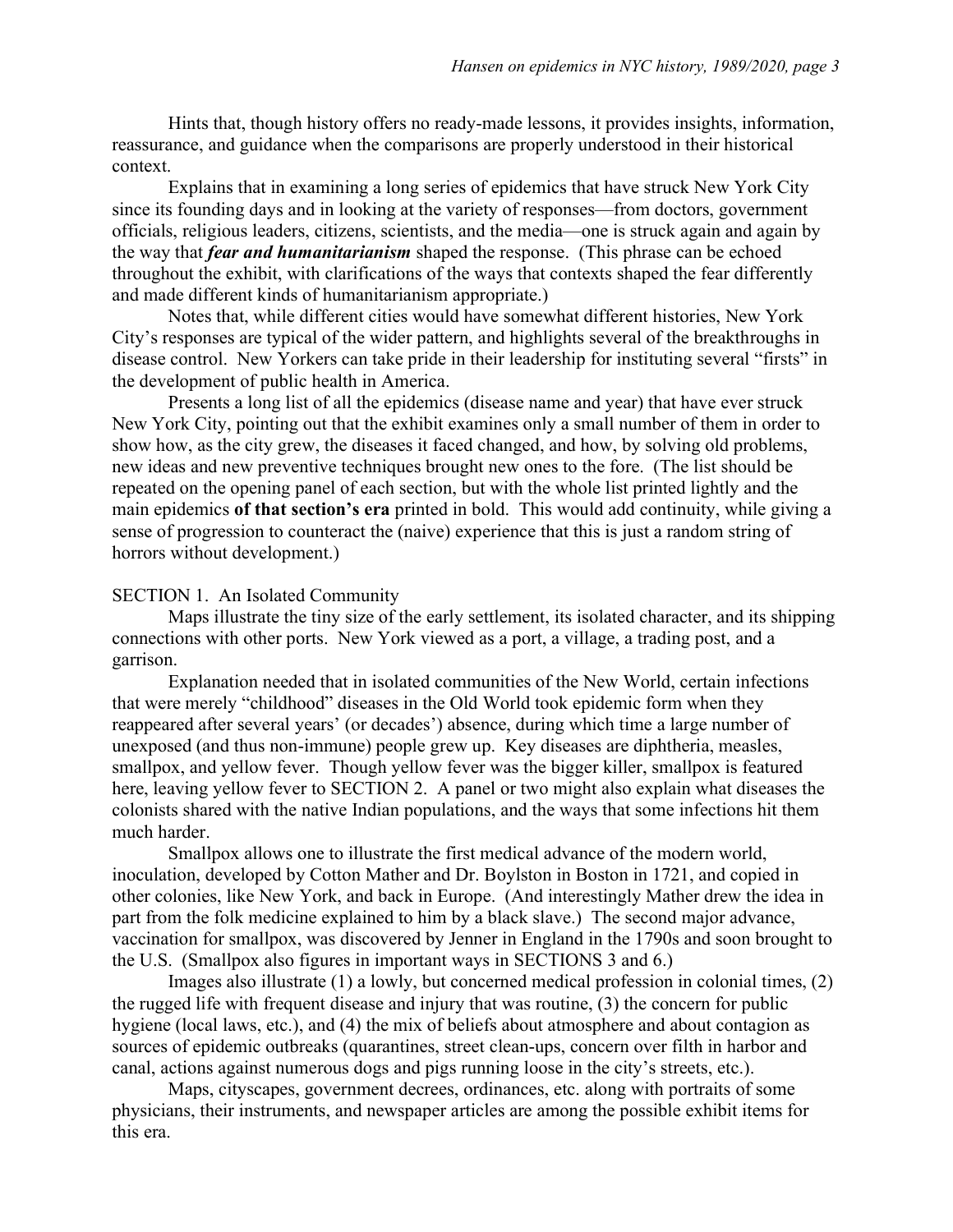SECTION 2. The City's Rapid Growth as a Commercial Center, a Residence, and a Leading Metropolis of the New Nation

 This shorter section illustrates how unplanned and uncontrolled growth aggravated problems of sanitation, water supply, adequate housing, pig and dog control, etc. Although it has some good material, it can be lower-key than the preceding and following sections, mostly providing a transition without introducing major new issues or points.

 Yellow fever is the exemplary disease for this era. Among the documents are colored "spot maps" tracing the outbreak of cases, an early step toward scientific epidemiology. This era also sees the city's first official records of disease incidence. Yellow fever is a grotesque illness, with even more profound effects on American history outside of New York City, which might be mentioned. (See Pernick on Philadelphia's 1793 epidemic and the origin of the two-party system; also, perhaps, note the ways that this disease shaped life and death in the South and Midwest through the end of the century, not to speak of the Spanish-American War and the building of the Panama Canal.) [Martin S. Pernick, "Politics, Parties, and Pestilence: Epidemic Yellow Fever in Philadelphia and the Rise of the First Party System," The William and Mary Quarterly 29:4 (Oct. 1972), 559-586.]

 It was middle-class people fleeing the city due to a yellow-fever outbreak and settling in a rural area to the northwest that produced Greenwich Village. Bank Street took its name from the banks moving to do business there while the city was relatively deserted during the epidemic.

 The transformation of Washington Square from a Potters Field into a Parade Ground and the development of its perimeter for fancy housing dates from this era. An archeological dig under Sullivan Street a few years ago turned up considerable information and numerous artifacts that speak to issues of sanitation, disease, hygiene, and health care. (See NYU M.A. thesis by Jean Howson.) [Jean Ellen Howson, "The Archaeology of Nineteenth-Century Health and Hygiene: A Case Study from Sullivan Street, Greenwich Village, New York City." MA thesis, Department of Anthropology, New York University, January 1987, viii +150 pages.]

 Exhibition items could include city maps, the 1811 new gridiron plan, vignettes of Washington Square, Greenwich Village, and the downtown section, the epidemiological reports, and spot maps.

SECTION 3. Immigration, Urban Crowding, and the New Sanitation in the Commercial Capital

 For this section, cholera is the exemplary disease, not only because it struck the city in 1832, 1849, and 1866, but also because (as demonstrated by Charles Rosenberg in The Cholera Years) responses to it by voluntary lay organizations and by government established the city's first permanent board of health. This novelty of 1866 was one of the first ways that New York City set the tone and agenda for public health developments throughout the country. (Looking ahead one notes that—even with the expansion of government, communications networks, and other forces which have nationalized many aspects of life in the twentieth century—public health still retains very important functions at the municipal level everywhere.)

 Between about 1830 and 1870, the population of the city almost quadruples and approaches a million inhabitants. Such rapid growth precludes adequate housing, social services, and infrastructure, and these failures animate reformers to form investigative commissions setting an important pattern of lay and philanthropic involvement in health prevention that continues to the present.

 The continuation of problems with yellow fever, diphtheria, infant and maternal mortality, etc. can be noted (as will a worsening of consumption in the overcrowded housing), but cholera takes center stage for a number of reasons.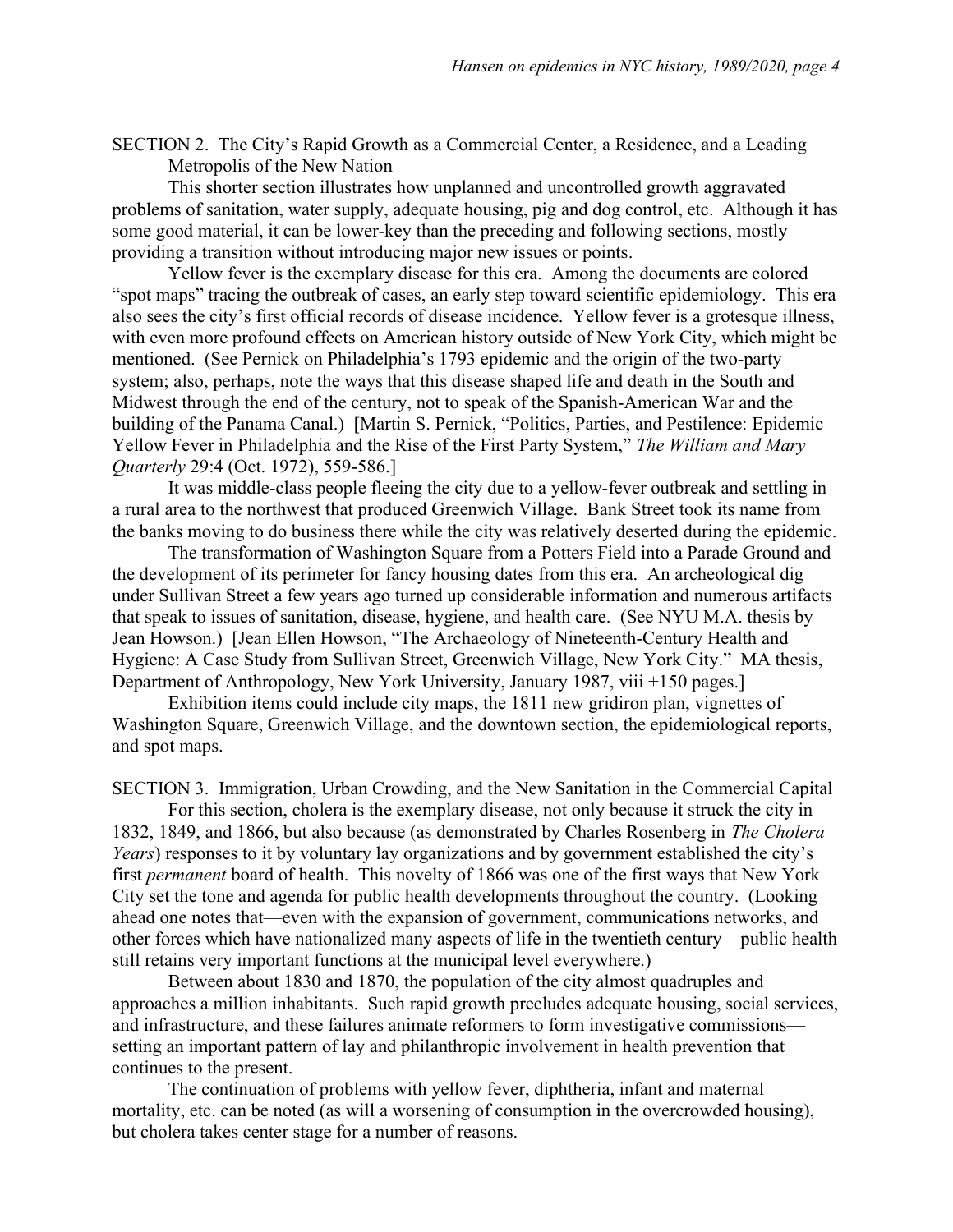Cholera killed far fewer than many other diseases, but its sudden onset and its peculiarly distressing clinical picture (among other things, people turn blue) made it more feared. It thus prompted stronger reactions, both positive and negative. We see aggressive religious actions: demanding official days of fasting and blaming victims for immoral behavior as a cause of the disease. Endless sermons deal with cholera, though protestant preachers often left town; and even in this anti-Catholic era, the steadfast nursing by the Catholic Sisters of Charity won wide recognition and praise. The press played a major role in debating the presence of the disease (such news is bad for business), the theories of causation (a contagion theory implies quarantine, a hardship on commerce), possible actions (Nast and others powerfully caricatured the inactivity of the city government in sanitation, water supply, protection of food supply, etc.), and the role of the medical profession. Housing reform comes on the agenda. Moralism and racism play leading roles when outbreaks seem to begin in poor Irish and Black neighborhoods where prostitution was present as well.

 Most commentators on AIDS and history draw their examples from the responses to cholera in nineteenth-century New York City as the parallels are many (and because Rosenberg's book is so comprehensive and graphic), and fortunately there is substantial material for exhibition including prints from *Harper's Weekly* and the other illustrated papers of the era, a section of pipe from the new Croton aqueduct (in Fraunces Tavern Museum), passages in several famous New Yorkers' diaries, cartoons, etc. (See a few examples of prints in the Appendix below.) [*Appendices are not included in web version.*]

 The last part of this section (about one third) will pick up with smallpox again, as it comes to the fore in the very crowded New York of the 1870s and 1880s. Relatively effective and safe vaccination was available in this era, but was not accepted by most of the people in the city; the large number of non-immune people thus provided fertile soil for an epidemic outbreak. Some feared the vaccination itself, some regarded it as immoral or distasteful (one was injected with diseased matter taken from a calf or cow); others regarded it as a technique of Prussian autocracy that they had come to these shores to escape. (Compulsory vaccination of citizens, no matter how useful, was impossible to implement in this era, though the authorities finally managed to control the problem by requiring vaccination before children entered school. By this route, New York City triumphed over smallpox in the nineteenth century, while some U.S. jurisdictions still had tens of thousands of cases as late as the 1920s.) Nonetheless when an epidemic broke out, fear overcame most hesitations and a mobilized health force rapidly vaccinated hundreds of thousands.

 Smallpox control, like cholera control, seemed to require the segregation of the contagious sick in isolation hospitals. Many people refused to allow their sick children to be removed and fought the police and the health officers with clubs and guns.

 Smallpox and cholera thus illustrate many of the vicissitudes of disease prevention techniques and the roles that popular sentiment can play in public health. That people violently resisted the authorities' setting up cholera and smallpox hospitals in their neighborhoods has obvious parallels to today's difficulty in securing places for AIDS nursing homes. Angry New Yorkers burned down a school building that had been designated to be a cholera hospital. Staten Islanders burned down the port's quarantine hospital after years of pressing the government to find a location more distant from settlements. (Although they removed the patients before starting the fire, they also cut the hoses of the firefighters when they arrived!)

 The cholera era saw the establishment of New York City's numerous monumental hospital buildings (Bellevue, Presbyterian, New York Hospital, St. Luke's, etc.), and though this development was not in direct response to the epidemics of the time, the old buildings (many still standing) do capture important aspects of the health care and public health of the nineteenth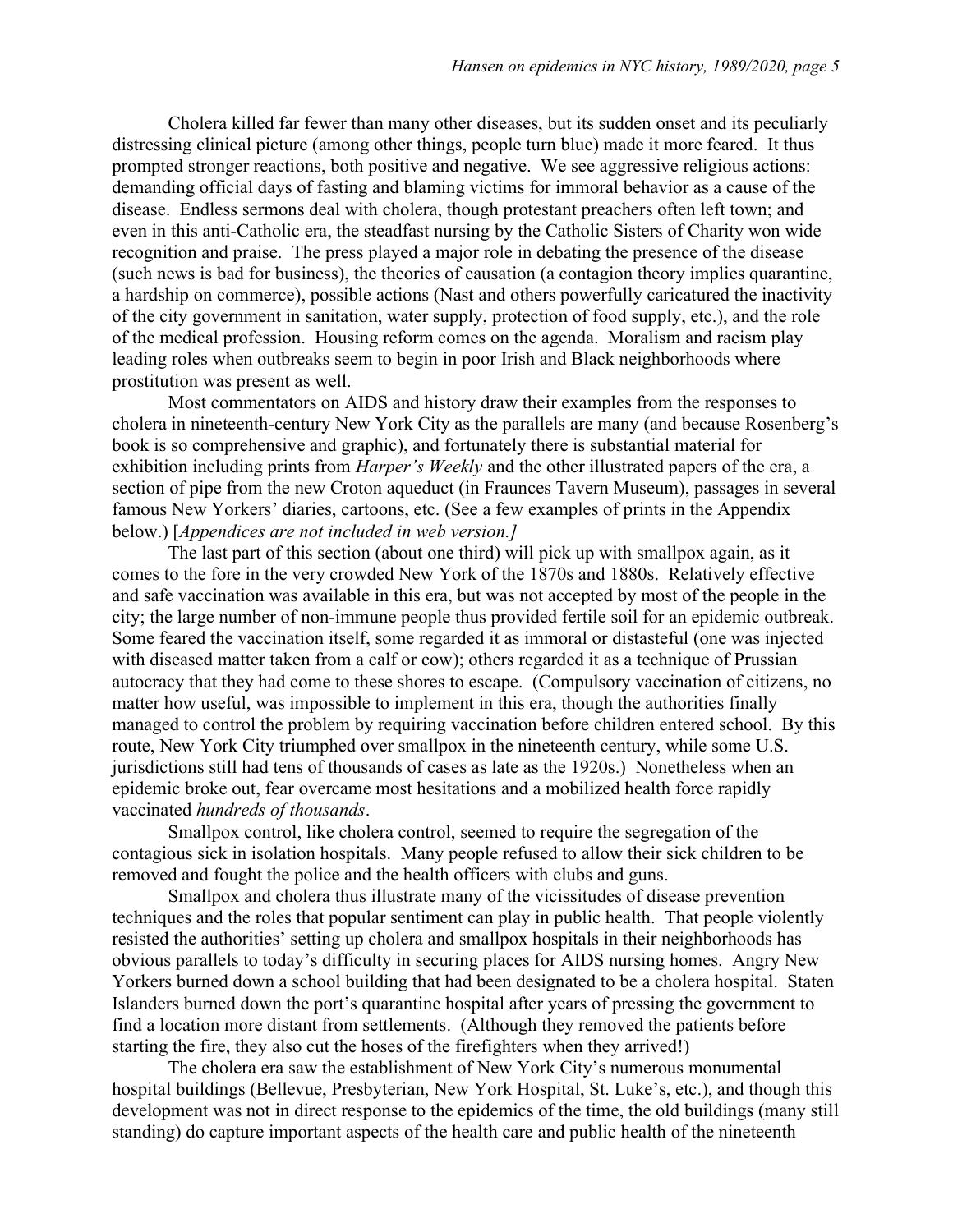century. If they are judged sufficiently relevant to the exhibit's themes, many striking materials will be available, including photos, engravings, newspaper reports, and floor plans. If they are willing to loan them, the exhibit would find useful and attractive the handsome scale models of New York Hospital's two nineteenth-century buildings (ca. 1800 and ca. 1860), which no longer stand. Among the historical points the hospitals make are:

(a) hospitals were first for charity patients only; home care was preferred for anyone who had a home;

(b) for much of the nineteenth century, hospitals rejected patients with contagious diseases or terminal illnesses;

(c) then starting in the 1890s the hospitals began to seek a new middle-class patient population and took out advertising to show views of the remodeled interiors, handsomely decorated and spacious private rooms, new scientific equipment, etc.

 Besides the Museum's own Bellevue Hospital horse-drawn ambulance which might be displayed, the New York Academy of Medicine has other materials, such as a blue ambulance driver's cap, box of ambulance surgeon's instruments, etc. Among the more unusual smallpoxrelated items in the Academy's collections are vaccination shields (to cover the site of the injection or scratch) and vaccination instruments.

SECTION 4. Age of the Health Laboratory: A Scientific Revolution in Medicine and Public Health

Relevant events include:

(a) New York City's (first in the nation) permanent Health Board of 1866,

(b) the New York City meeting in 1872 at which was established the American Public Health Association,

(c) the National Board of Health founded in 1879 (abolished four years later),

(d) the rise of the germ theory exemplified in the discovery of the tuberculosis bacillus in 1882 and the cholera vibrio in 1883,

(e) the establishment of the first medical school research laboratory in 1884 with Andrew Carnegie's money at Bellevue Hospital Medical College (later NYU),

(f) the founding of the National Institutes of Health on Staten Island in 1887,

(g) the establishing in New York City of the nation's first municipal health laboratory in 1892, and

(h) the founding of Rockefeller Institute for medical research in New York City in 1901 (polio and influenza were prominent among its early concerns).

 The bulk of this section concerns diphtheria, but includes some on the first steps of a revised conception (scientific and lay) of tuberculosis.

 Diphtheria's story is important because it represents the first widespread therapeutic success of the new laboratory research in medicine. Because of the public's deep fear of their children dying from diphtheria, the breakthrough was immediately recognized and applauded by the public at large resulting in new popular support for research. In particular it was New York City's triumph over diphtheria that established the credibility of municipal health departments nationally among physicians and the public at large. (New York City's history sets the pattern for the changes that followed across the country.) Furthermore, diphtheria illustrates the shift from therapy to prevention and the way the public was gradually brought to accept and then expect school child immunizations, including the famous Schick test.

 In the fight against tuberculosis, New York City played a flagship role on several fronts. Dr. Biggs' political savvy enabled him to establish the mandatory reporting of cases, over the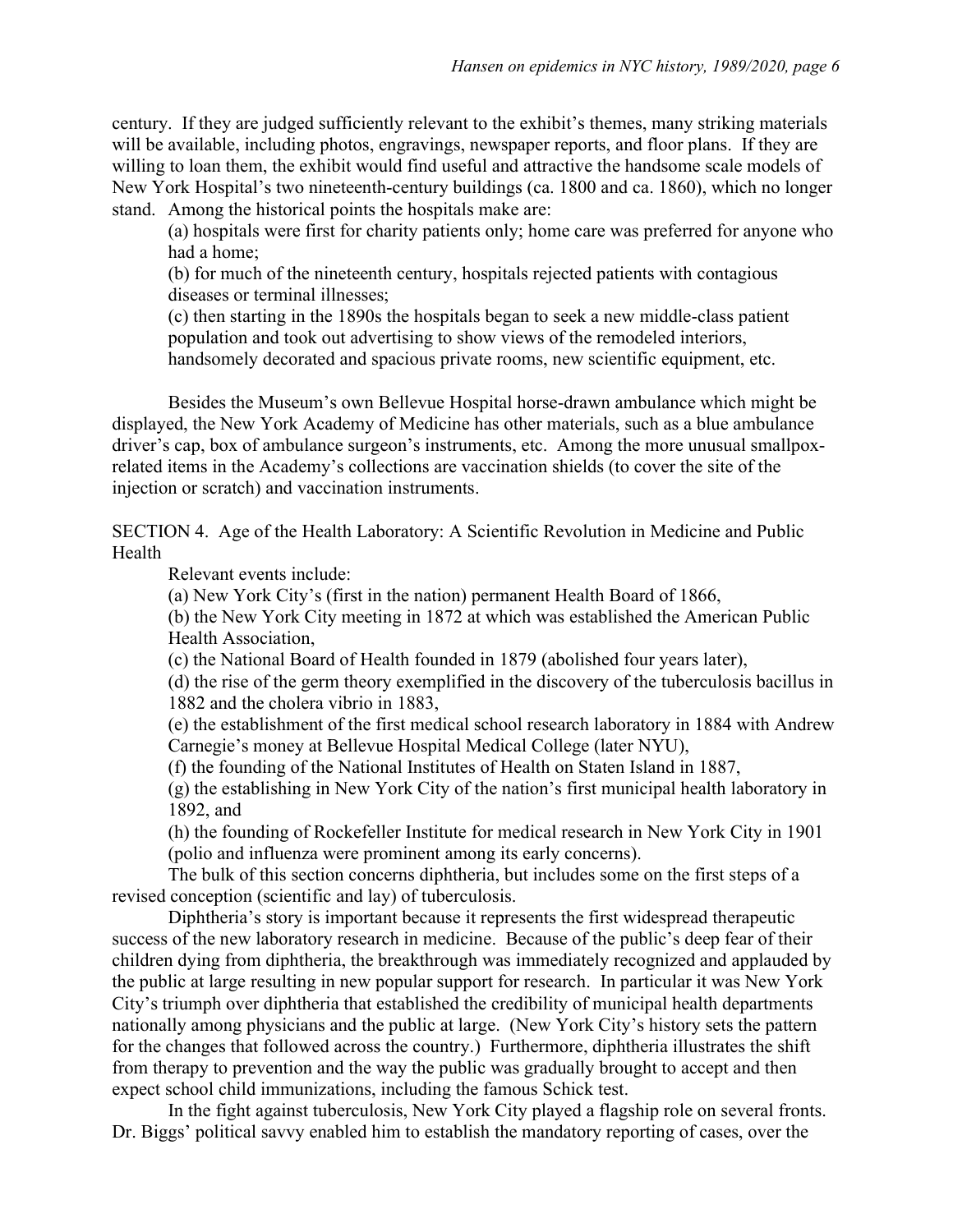objections of private practitioners. Dr. Trudeau's sanitorium cure, associated with Lake Saranac upstate, has many New York City connections. The National Tuberculosis Association (now the American Lung Association) was founded in New York City in 1904 and directed from here. In New York City Vanderbilt money built the Shively Sanitary Tenements in 1911 (still standing; Henry Atterbury Smith, architect). The American Museum of Natural History entered health education around tuberculosis prevention.

 But the two most important features of tuberculosis to be highlighted in terms of the long-term history of epidemics and public health are (1) that agitation around tuberculosis illustrates the major shift in public health practices from general sanitary cleanup to efforts at changing individuals' behavior and (2) that the reduction of tuberculosis incidence required a shift in popular conceptions away from resigned acceptance of tuberculosis due to its prevalence and ubiquity to revised thinking about it "as an epidemic" (i.e. as something preventable through public efforts). What is especially remarkable about the campaign to rouse fear of tuberculosis (in today's context) is that the health authorities did manage to create a new fear of tuberculosis without stigmatizing those who suffered from it—and this while aggressively teaching the public about its person-to-person contagiousness!

SECTION 5. The "New Public Health," The Great War, and the Depression

 First change of the "new public health" is from improving general sanitation (the old way) to modifying individuals' behavior, as witnessed in new forms of tuberculosis control (see SECTION 4) and in the polio epidemic of 1916. (Drawbacks include new victim-blaming and the shift of responsibility for healthy work and living environments back onto individuals and the private sector.)

 Second wide-ranging change to be noted is that when public health drops exclusive focus on epidemics it adds a major attack on endemic diseases as well, i.e. tuberculosis, venereal disease, child health, etc. (These new concerns aren't central to this exhibit, but the nature of twentieth-century public health needs to be made clear. It's also critical to establish that with this change public health begins to run into significant opposition from the medical profession. That opposition, coupled with the relative rise in status, visibility, and power of the medical profession, leads to the eventual eclipse of public health in the popular consciousness, with ensuing loss of support. This loss is elaborated more in SECTIONS 6 and 7.)

 The New York City epidemics to be exhibited are polio in 1916 and influenza in 1918. Among the many issues to be illustrated in these two (well recorded) epidemics are:

(a) the tensions between machine politicians and reformers in public health,

(b) the effects of ethnic differences within the city on cooperation and prevention techniques.

(c) the popular interest in scientific research, and

(d) the lasting effects of the polio outbreak in contrast with the virtual amnesia about the (far more numerous) flu deaths.

 Also, the young motion picture industry started to play a major role in health education at this time; see Appendix below. [Appendices are not included in web version.]

SECTION 6. The Era of Antibiotics and Modern Vaccines

 For this era the story is that the epidemics are smaller and less frequent (though the polio outbreaks are a partial exception), and the scientific successes far greater. And in this story of the decline of epidemics and the rise (and antagonism) of the medical profession, the public loses its former awareness of public health, thus leading to the invisibility problem, resulting in a (proportional) decline in funding and staffing, recognized now as a "crisis" in public health.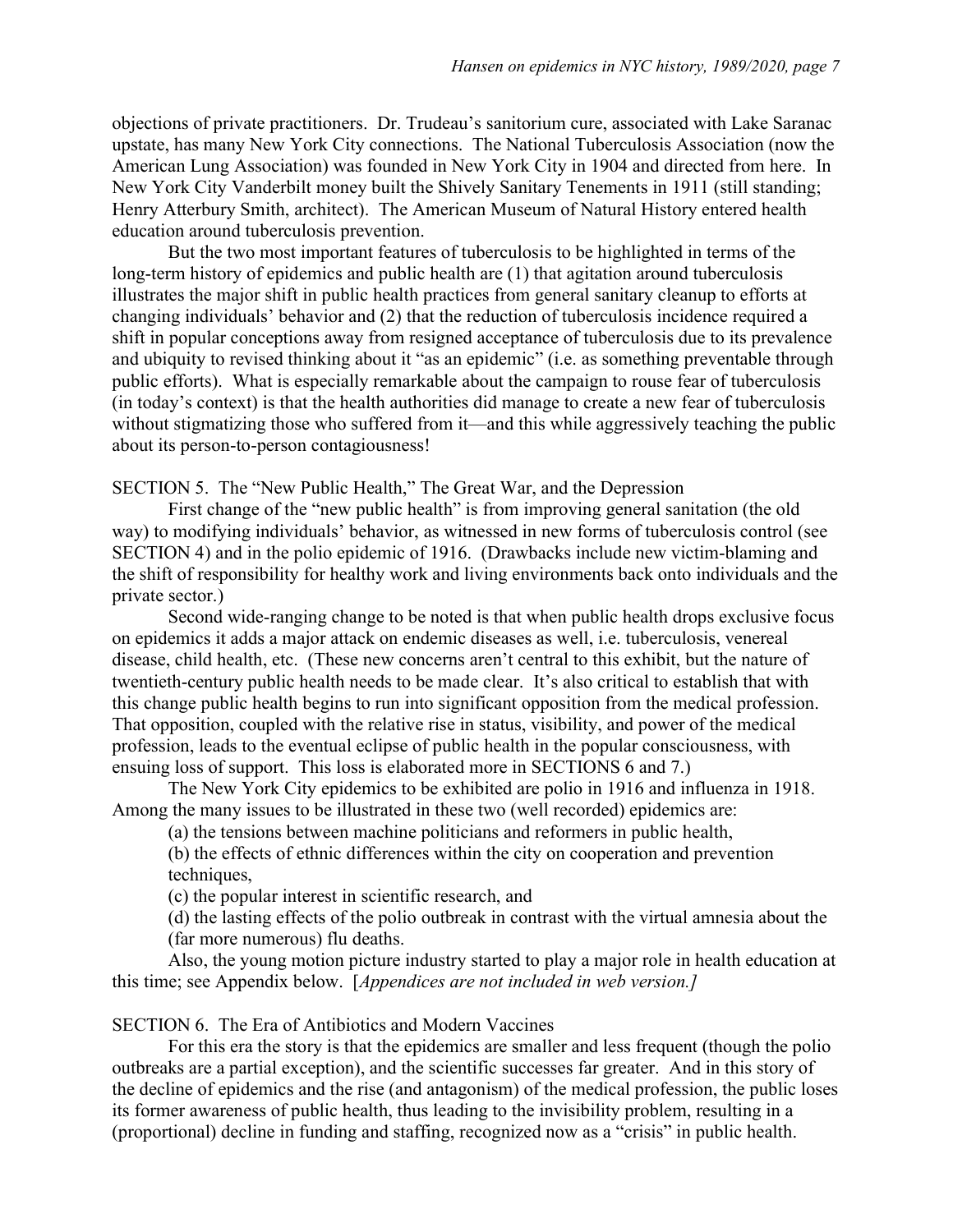(See 1988 National Academy of Sciences report, The Future of Public Health.) [Now available free online at https://www.nap.edu/catalog/1091/the-future-of-public-health.]

 Polio allows one to illustrate both the popular responses to epidemics and the roles of philanthropy and scientific research in disease control. Tuberculosis should also be included to indicate:

(a) the magnitude of the problems (the costs of hundreds of thousands in sanatoria that the public was willingly being taxed to support),

(b) the sympathy of the response (little stigmatization of tubercular patients), and

(c) the miraculous triumph of the new drugs in the late 'forties and early 'fifties which emptied the tuberculosis hospitals almost overnight,

(d) the rapid change in consciousness of a particular disease.

 Tuberculosis also touches on exhibit visitors' personal experience with the post-1950 continuation of widespread diagnostic chest x-rays to detect tuberculosis early and use of the tuberculin test to decide which persons to x-ray. (Tuberculosis is also again on the rise in the city due to poor conditions in shelters for the homeless.)

Hepatitis, though less famous, is worth illustrating for several reasons:

(a) it has important parallels to AIDS,

(b) it shows the limitations of therapy even in the age of miracle drugs,

(c) its history includes the marvelous triumph of an effective vaccine for hepatitis B developed in New York City through unusual research techniques (both the use of gay men in a special trial, the first to employ a special community of volunteers in this way, and the use of new DNA cloning techniques to produce a vaccine).

## SECTION 7. AIDS

 This section is hard to specify at this early stage of planning for two main reasons. First, the situation is changing fast enough that what's appropriate in 1989 may well not be so in 1992. Second, there is such a welter of issues and possible exhibit materials to select from that balance and communicability will require much deliberation. (Judgments will also be politically delicate.)

 Along with pictorial images and artifacts (such as sections from the famous AIDS quilt), it will be important to illustrate the basic contours of the epidemic through bold maps, graphs, and charts. Information to be illustrated this way includes

(a) such maps as New York City population density, incidence of AIDS cases by zip code, drug prevalence by zip code, poverty by zip code, drug treatments programs by zip code,

(b) such charts or graphs as AIDS funding for each year for New York City and for the U.S., case growth year by year, etc.

 It will, nonetheless, be possible to organize the AIDS Section around the same theme that began the exhibit: *response to epidemics is based in fear and humanitarianism*. This is also the place to subtly and gently float some of the "lessons" of the previous six sections, both to sum them up and to give people a positive frame for confronting what will inevitably be powerful and painful images and artifacts of the present crisis.

(a) The past can be useful in understanding the current AIDS crisis and in responding effectively, but only when the past and present contexts are fully taken into account.

(b) Panic, though common, is neither natural, nor inevitable.

(c) Epidemics reveal how religious, class, and political differences affect feelings, policies, and actions. (The point is not to devalue these factors as somehow irrelevant,